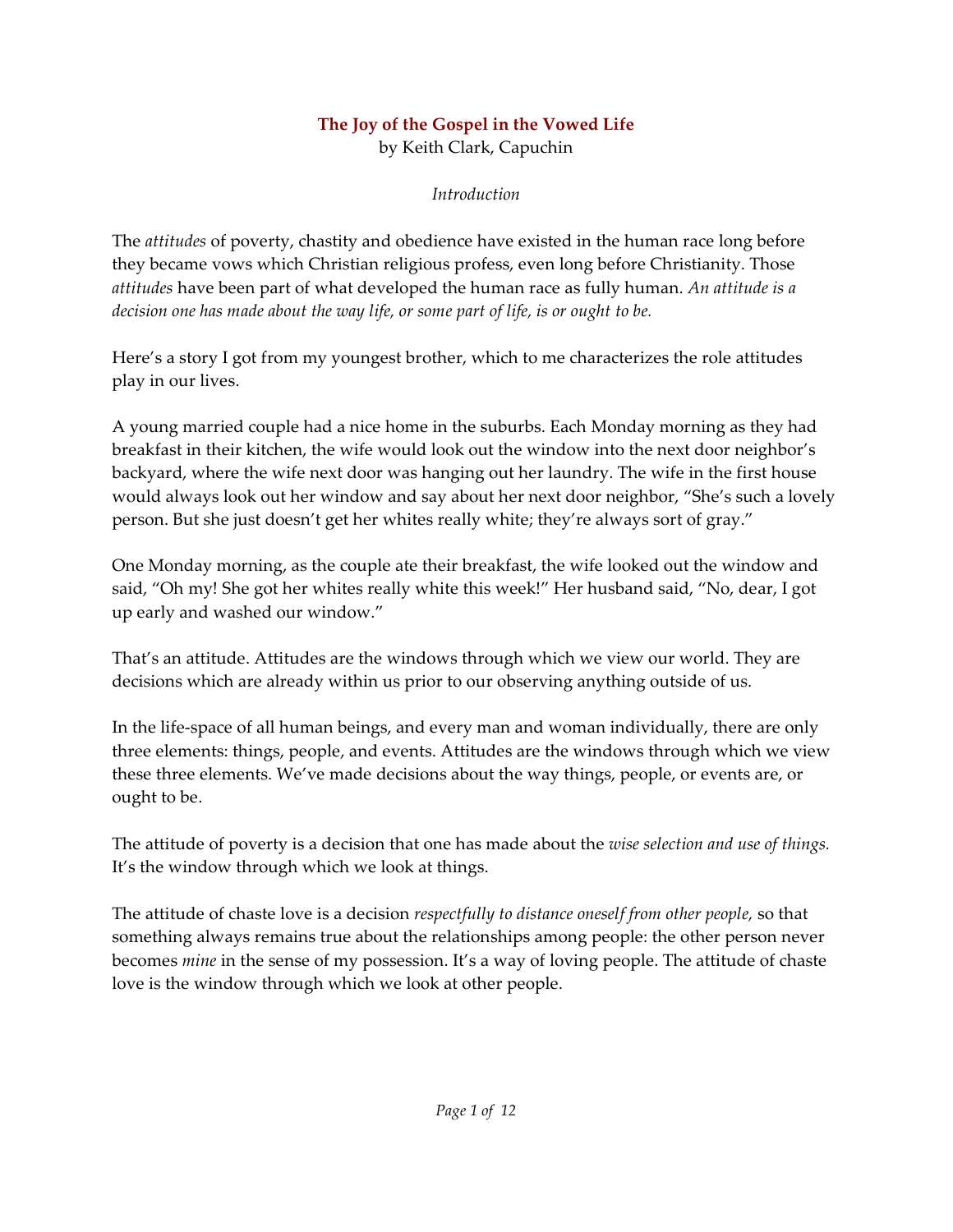The attitude of obedience is a decision *to listen intently to the events of life,* seeking to understand their deepest possible meaning. The attitude of obedience is the window through which we look at the events of our world.

These attitudes developed in human society gradually and long before they were as succinctly described as I have described them above. They are human and *humanizing* attitudes in human life. In fact, for life to be truly human, these three attitudes must be found within individual human beings and in human society.

Today we can find numerous instances of societies where these attitudes are missing or diminished. We can look globally at societies like Isis, where apparently decisions have been made that things are to be selected and used for destruction, that other people don't count at all and receive no respect, that the meaning of all events is determined by what is advantageous to Isis. That is not a human nor humanizing society.

If we prefer to look closer to home, we can perhaps see the same distortions of human life. In our society, things are selected and used quite unwisely, so that some people have immensely more than they need and others have virtually nothing. People are regarded as property in ways which range from prostitution and sex-trafficking to exploiting employees with less than living wages. And events of our times are looked at, not for their deepest meaning, but for how they can be advantageous to us.

These are the attitudes radiating from the *religious value radiation center*.

Besides the religious value radiation center found in every society, there are also the practical and the technological value radiation centers which make up human culture and society.

No society can stand without the underpinning of the three basic values: the religious, the practical, and the technological. The practical dimension asks, "Does it work?" The technological dimension asks, "How can it work better?" And the religious dimension asks, "Is there more to it than whether or not it works, and whether or not you can make it better; what's the deepest meaning?" It's as though there were three legs of a stool on which a society is built. If one of those legs were to disappear, the society would fall.

Perhaps a university can serve as an example of these three value radiation centers. A university teaches what is known (practical), it researches what is yet unknown (technological) and it has ethics and philosophy departments asking what is the meaning of things (religious).

Over time, society leans more heavily on one of those legs than on the others. The shift in societal emphases is very gradual. Perhaps in the time of the industrial revolution, society leaned very heavily on the practical dimension of life. One might think that today our society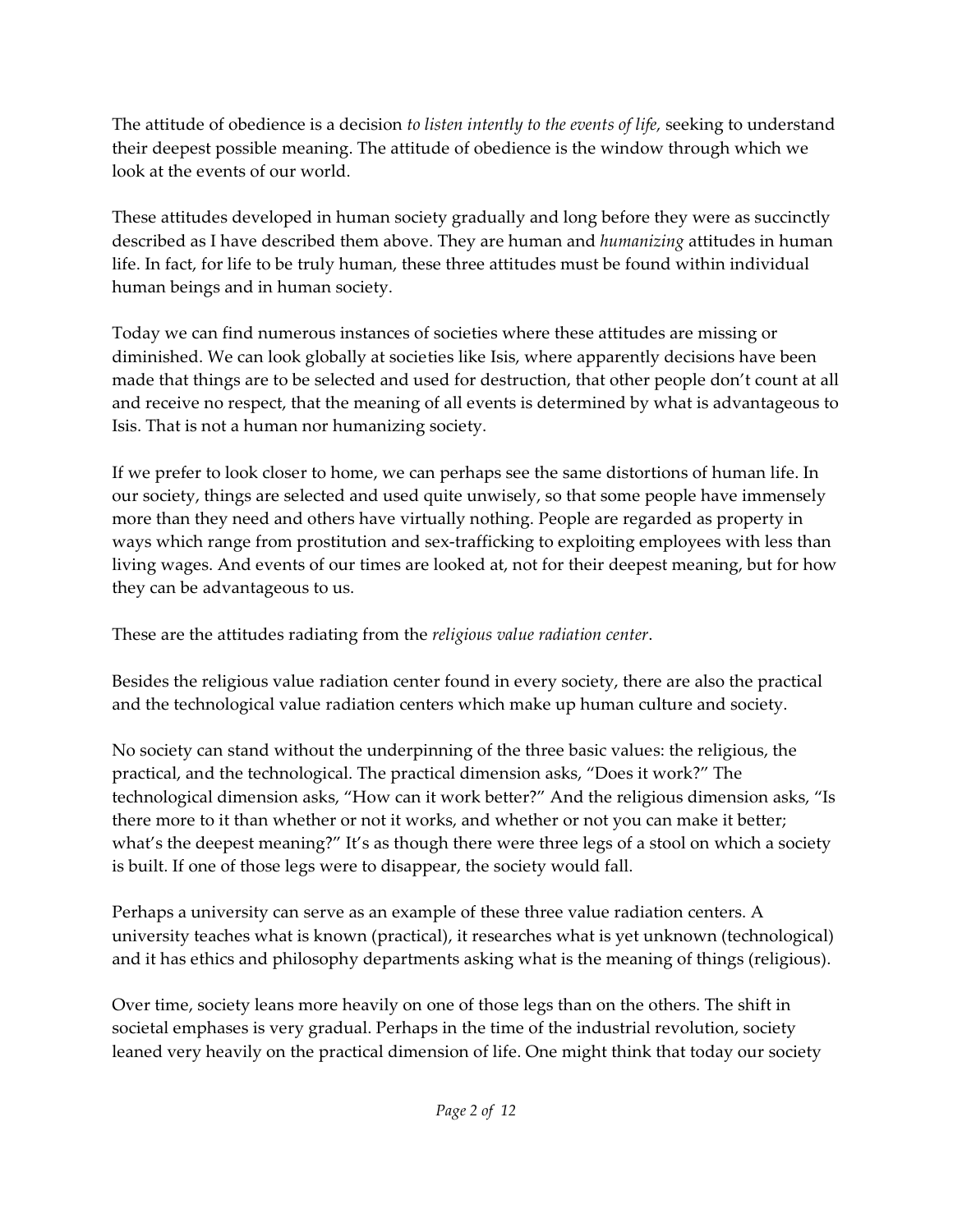leans heavily on the technological leg. Or perhaps people would say that it's the practical leg which bears the weight of our society. Even when there is not much weight put on one of the legs, it must not be allowed to disappear entirely. With the passage of time, more weight may be shifted to a different leg.

The religious leg of that stool is itself comprised of three legs: the *attitudes* of poverty, chaste love and obedience. These are like the legs of a three-legged stool upon which the religious dimension of society sits. The world is in need of the witness of a life consecrated by the pursuit and development of these three attitudes. The world needs the instruction provided by attitudes of poverty, chaste love and obedience.

As religious we cannot force the world's attention on the religious attitude of society, which we support by the profession of vows. Nor do we need to force the world to look at us. *But we have to be there*. Just in case someone does glance our way; just in case someone asks, as the whore, Dolcinea, asked of Don Quixote, "Why do you do the things you do; why do you do those things? . . . and what do you want of me?" To some we might seem as foolish as they thought Don Quixote was, but that we live our lives of poverty, chaste love and obedience is not only a good thing for us; it's essential to the continuance of our society.

In this article I would like to look at things, people and events through each of the three windows of poverty, chastity and obedience. I will also direct attention to what Pope Francis has written in his letter, "The Joy of the Gospel," to help us to clean our windows so that our view is not distorted.

My point in raising the issues in this article is that we might appreciate more fully how important it is, not only for ourselves, but for our whole society, that we live the three vows of poverty, chastity and obedience. God has called us, not only for ourselves, but for the world. We're prophets. "Before I formed you in the womb, I knew you, before you were born I dedicated you, a prophet to the nations I appointed you." "Say not, 'I am too young (or too old).' To whomever I send you, you shall go; whatever I command you, you shall speak. Do not be afraid of them, for I am with you.'" (Jeremiah 1:5,7)

# *Poverty: A Love Affair with Things*

When we look out our window at the *things* in our life-space with the attitude of poverty, we are looking at things with the attitude of the *wise selection and use of things*. This r*eligious* attitude toward things asks, "What is the deepest possible meaning of things?" Things obviously have also a practical meaning: we wear clothes; that's practical. Things also have a technological meaning: they keep updating my computer and cell phone on a regular basis. But the religious attitude directs our attention to the *wise selection and use of things.*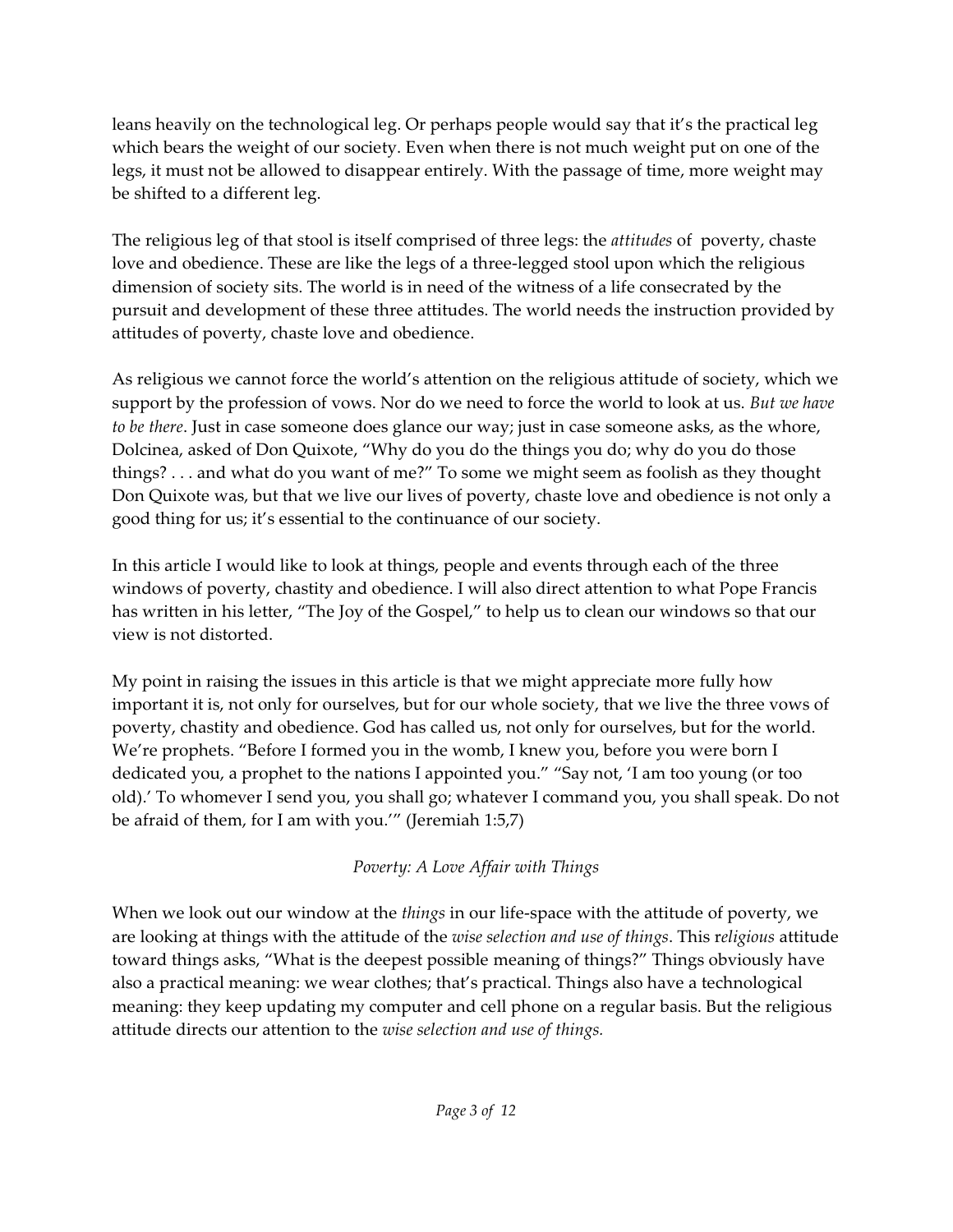Way back in 1881, Pope Leo XIII began the modern concept of Catholic social thought by looking at the deepest meaning of things. He wrote that the whole of creation is given by God gratuitously for the good of the whole of humankind. It is not a grab bag for each to help oneself to as much as one can get, in such a way that the strong receive more than they need while the weak receive less than they need for a decent life. Nonetheless, Leo XIII championed the right to the private ownership of property, cautioning, however, that that ownership is that of stewards who exercise their ownership for the benefit of themselves *and of others*.

That's possibly the deepest possible meaning of things: they are gifts of God given to all.

Allow me, please, to insert here a Franciscan view of things as gifts of God. Francis realized that he came from God, that God was his father. That became ever more clear after he repudiated his earthly father, Peter Bernardone. Francis looked at all other people and things as also coming from the hand of a loving father. Therefore, all people and all things were his brothers and sisters. What appears so often as Francis' austerity in his clinging to his beloved bride, Lady Poverty, was actually his love for all the things which were his brothers and sisters. He cherished them; he didn't want to possess them.

Perhaps our attitude of poverty, our window through which we look at the things in our lifespace, is our great love for all things because they have been given for our use by a loving God. We desire to cherish things, rather than to possess them. By our vow of poverty we surrender all ownership of things. Now and then I still find a book with the inscription on the frontal piece, "Ad usum . . ." and then a name. "For the use of . . .," not "The possession of . . ." That may have been an expression of the *practice* of the vow of poverty, but maybe without the *attitude* of cherishing the book; the practice of poverty may have missed the *meaning of the attitude of poverty*. It may have been an expression of what I can't have as my own, but it perhaps didn't give due reverence to the thing itself as a gift from God.

I am currently driving a 1999 Saturn car. It has over 207,000 miles on it. Every year the treasurer of the province asks for the reading of the odometers of the cars used by the friars. And depending on the number of miles on a car's odometer, he may or may not budget for its replacement during the course of the coming year. For years, the treasurer has budgeted for the replacement of my car. And every year that money isn't used. My keeping my old car is obviously not a matter that I *can't have* a new one. The province is poised to give me a new one. But I love my car! I cherish it. I want to give it the opportunity to serve as long as it can. When this one dies, I'll be grateful for its replacement. But I'm not ready to end its life of service yet. (OK, I also like the fact that it is a standard transmission, and the province won't buy any more cars like that, because so few friars can drive standard transmission. And I like the fact that in the summertime on long trips it gets more than forty miles per gallon.) My point: some might think I'm "practicing poverty" by having such an old car. And I am. But I think of that practice of poverty quite a bit differently than most people who think about it. It's not a matter of austerity; it's a matter of love. I love the thing!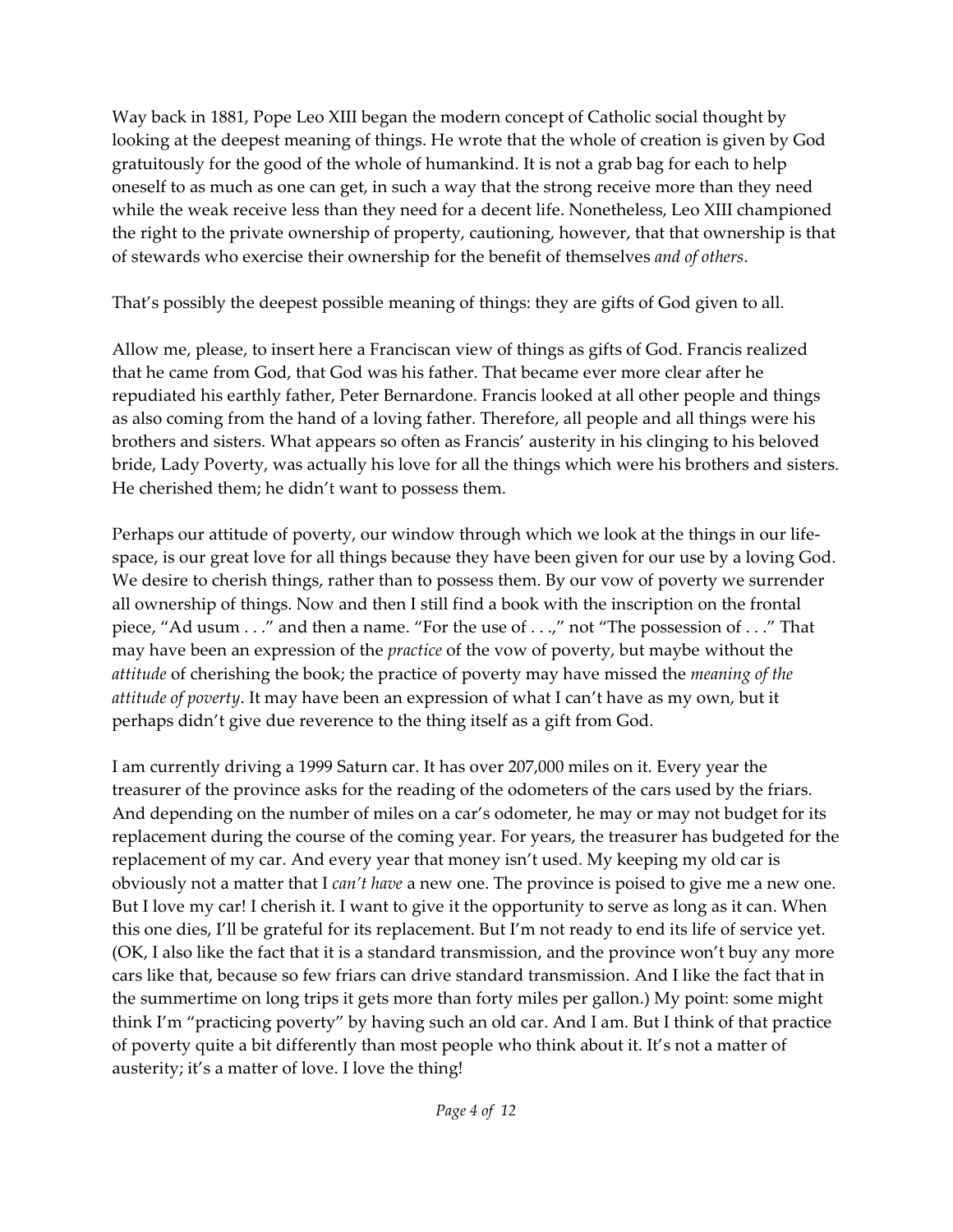But it is possible to try to love too many things and to have them for my use. The accumulation of things, or even money, can vitiate the attitude of poverty because things can begin to dominate me. I no longer have things; things have me. When things have me, the more things I want. Here's another story.

Twin boys were conspicuous for the way they looked so much like each other, and equally conspicuous for how unlike each other they were in their attitudes. One was always happy and optimistic; the other was always down in the dumps and very pessimistic. The parents brought the two boys to a psychiatrist. The doctor put the boys in separate small rooms. The optimist was put into a room filled with horse shit. The pessimist was put into a room filled with every imaginable toy. After an hour, the doctor and the parents opened the door of the pessimist's room full of toys. The boy was sitting in the middle of the room crying. He looked up at the doctor and his parents and said, "The toy I really wanted isn't here." Next they opened the door of the optimist's room full of horse shit. The boy was flinging horse shit all around and saying, "There's got to be a horse in here somewhere."

That story says something to me about the accumulation of too many things. I can't love them all, and eventually I don't love any of them, because I'm always looking for what I don't yet have.

Sometimes we can profitably let things go because we love them, rather than hold on to them. Perhaps I can give someone else a chance to love some of the things I have, thus insuring that they will be loved more than if kept them. If I have too many things, I probably neglect to love some of them. Better I should send those things to someone else to love.

A very poor person might cherish a dollar. The very wealthy people think nothing of a dollar. They've got too much to love it all. That might be a good norm for the practice of religious poverty: do I have too much to cherish it all? I might have it, but can I love it?

Living poverty gives us credibility. It tells people that we're not in it for what we can get out of it. Socrates said that people believed him because he was poor. Mahatma Gandhi was believable because he was poor. Once again, living the attitude of poverty in regard to things makes us prophets.

In his gospel, Saint Luke wrote that Jesus instructed his disciples: The harvest is abundant but the laborers are few; so ask the master of the harvest to send out laborers for his harvest. Go on your way; behold I am sending you like lambs among wolves. Carry no money bag, no sack, no sandals; and greet no one along the way.

For most of my life I thought that the harvest was like a wheat field, and I had to be careful because there were wolves in the field. But now I wonder if the wolves are the harvest. Perhaps the harvest is so abundant because there is so much "wolfing" going on. And Jesus is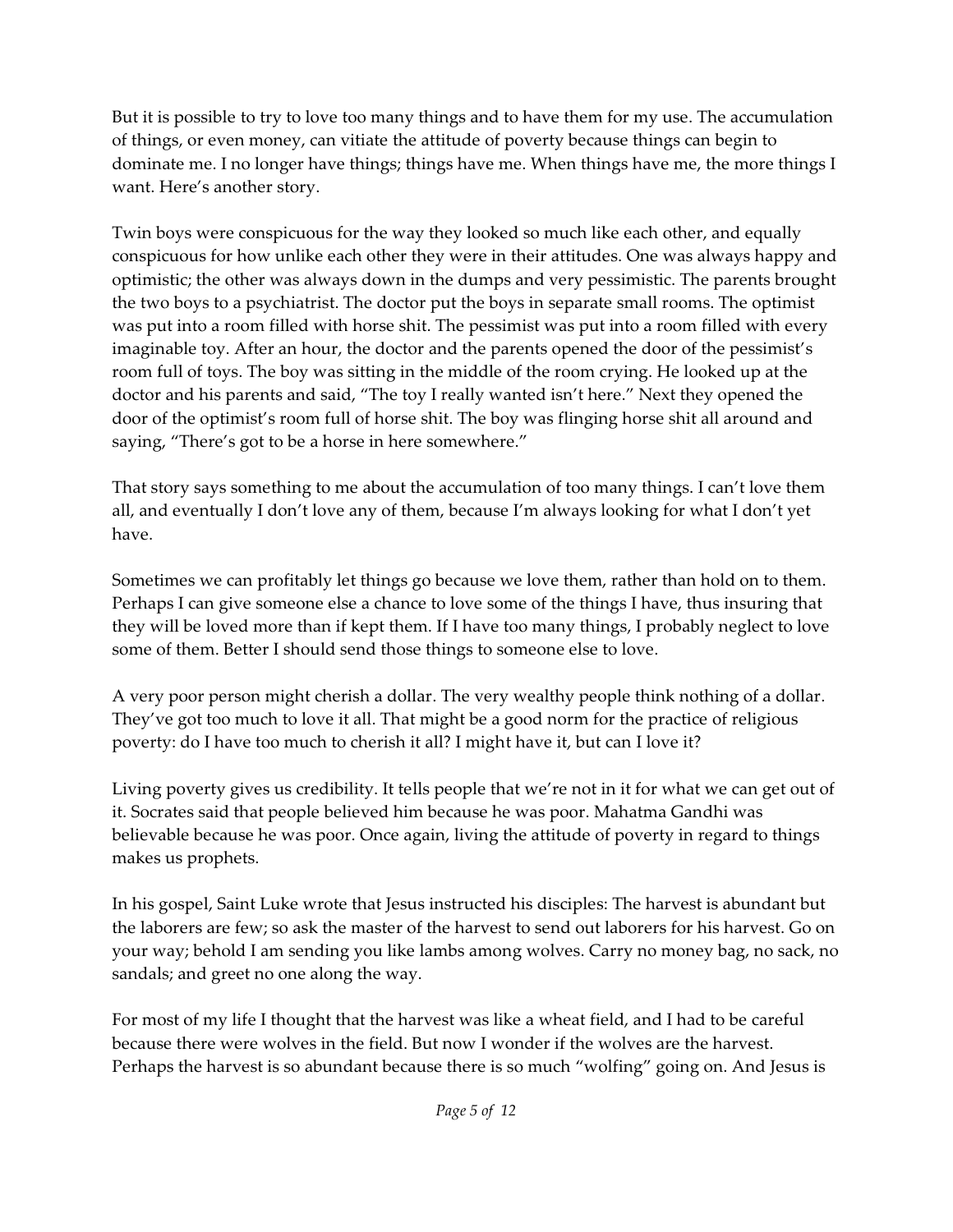sending us out as natural prey to those we are supposed to harvest. So how do we keep from being preyed upon? We don't have anything the wolves might want.

I customarily go through my closet almost every year to look for clothes which I haven't worn in a year. If I find things that I love, but which I have neglected because I no longer use them, I give them away. Sometimes I give them to Vincent dePaul, so they can sell them to someone who will love to have them. Sometimes I give them to a friend who would love them. But there is one item of clothing which I haven't been able to part with. In 1984 I spent Christmas in Florence, Italy with another Capuchin from our province who was studying there. I never thought of buying him a Christmas gift, but he thought of getting me one. He bought me a deep maroon-colored heavy cable-knit sweater, hand-made by a woman in Florence. There's no commercial label in it. It has sentimental value for me because of how I came by it. Years have gone by in which I didn't wear it. But I keep it. I do wear it occasionally, but seldom. But who else is going to love it as much as I do? So I keep it.

This is all about how the attitude of poverty (the wise selection and use of *things*) as lived and pursued by individual religious. Pope Francis, like many of his predecessors, has extended the application of this attitude of poverty to the whole of human society. We'll look more deeply at what he has written about the selection and use of things when we look at the vow of obedience. There we will see that vowed religious are meant to be a beacon, first to our Catholic and Christian communities, to our church, and then for the whole world, guiding all people in their selection and use of things. We're prophets. Pope Francis wrote, "Religious should be men and women who are able to wake up the world."

#### **Scripture:**

Matthew 5:42 Luke 6:30-36 Luke 10:1-12

### **Joy of the Gospel**

2. Consumerism 4.2 7. Pleasure vs. joy 53 - 56. 59 - 60. 78 - 81

### *Chastity: A Way of Loving*

The vow which we call chastity really needs to be understood as *the attitude of chaste love formed into a life-style*. Why do I say that? All human love, in order to be truly human and humanizing, must be chaste. That is it must be characterized by a *respectful distancing* from others. In other words, true human love is *intimacy*, which psychologically is *the simultaneous fusing and*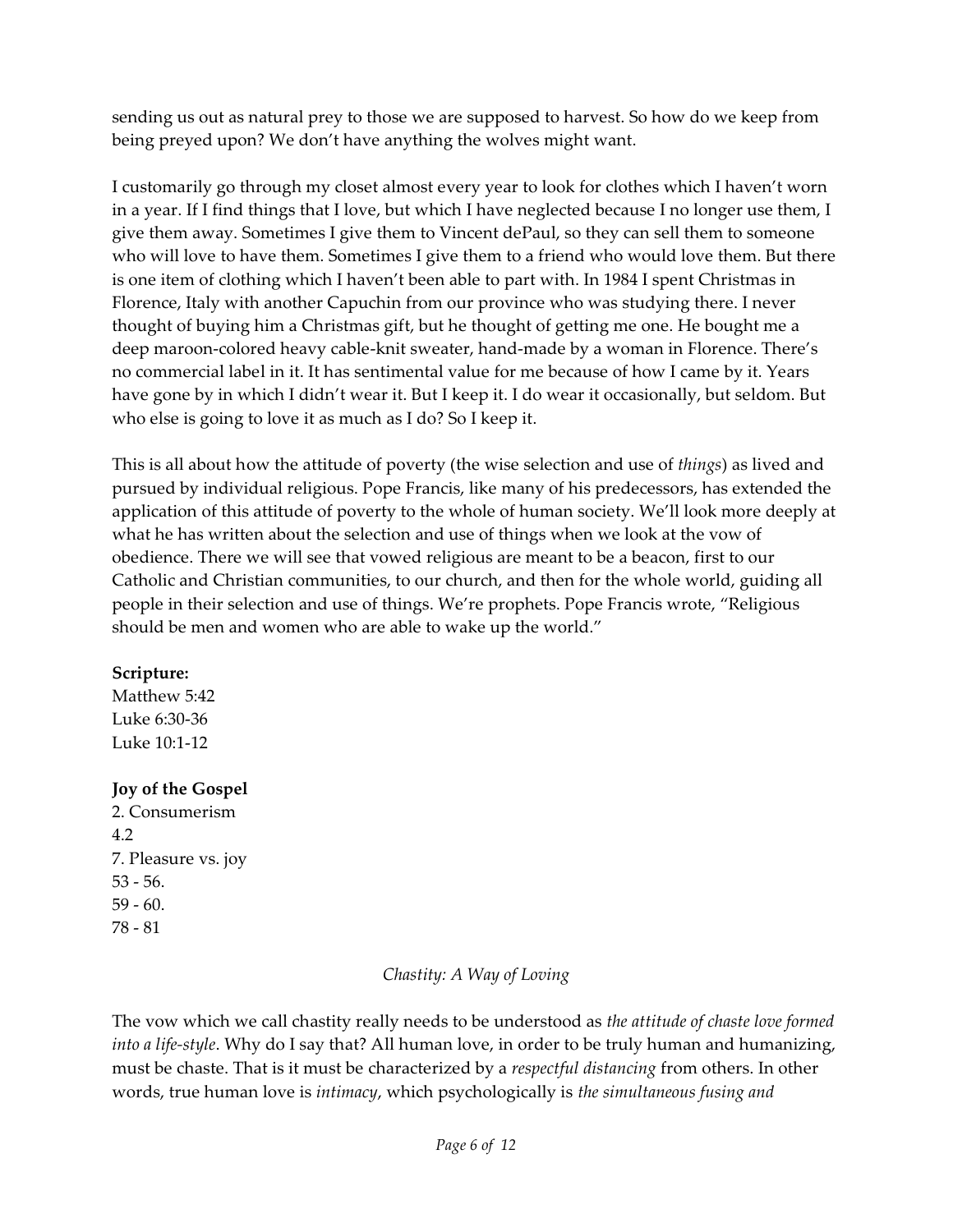*counterpointing of personalities*. Love, intimacy, means that as people bond with each other no one is dominated by or subjugated to the other. Anything less than that might be genital or romantic involvement, but it is not love; it is not intimacy.

The words "love" and "intimacy" are used today in ways which are often inaccurate. "Love" or "intimacy" are words often used to mean genital or romantic responses or pursuits. I could hardly say in the general public that I spent an intimate evening with my dear friend Jan. It would be true; I've spent many intimate evenings with Jan. But if I said that, the general public would hear that we engaged in romantic or genital behavior. And that would not be true. We love each other; we have an intimate relationship. We have bonded in such a way that our personalities remain counterpointed because of our respectful distancing from each other, even though we come together in intimacy.

Perhaps a bit of review of the nature of human sexuality will make more clear what I am saying. I have biological *urges* which push me toward bonding with other people; my biological urges want *genital activity*. I have psychological *drives* which push me toward bonding with other people, because I find them attractive; my psychological drives want *romantic activity*. And I have a personal and spiritual *need* to bond with other people. That personal and spiritual need wants *intimacy* with another person. Intimacy is the goal and meaning of everybody's sexuality. All romantic and genital behavior which does not stem from or culminate in meeting the human need for intimacy will inevitably disappoint, because the meaning of sex is found in intimacy: the simultaneous fusing and counterpointing of personalities. This is achieved by *respectful distancing from the other* even as our personalities fuse.

All authentic human love is characterized by this chaste love. The religious attitude of chaste love asks us to look at the deepest possible meaning of persons.

Within the Christian community, when two people commit themselves to this chaste love in matrimony, it is regarded as a sacrament, because it points to something we can't see, namely how fully Christ has taken us to himself for life no matter what. The religious vow of celibate chaste love is not a sacrament, because it points to something we *can* see. It points to the meaning of all sexuality. Celibate chaste love is a way of loving people, not because of biological urges to do so, not because of psychological drives to do so, but because we love people respectfully for themselves. The life-style of celibate chaste love points to the meaning of sexuality, something which *can* be seen in successful marriages.

It may seem a bit ironic that a commitment to a life-style of celibate chaste love – a love which does not stem from nor lead to genital or romantic pursuits – points to the meaning of all sexuality. The vow of chastity, of celibate chaste love, makes visible the deepest possible meaning of all human love.

In matters of human love, there is a tendency to think that if it isn't permanent, it isn't real. I don't think of it that way. I believe the test of the celibate way of loving is this: they and I are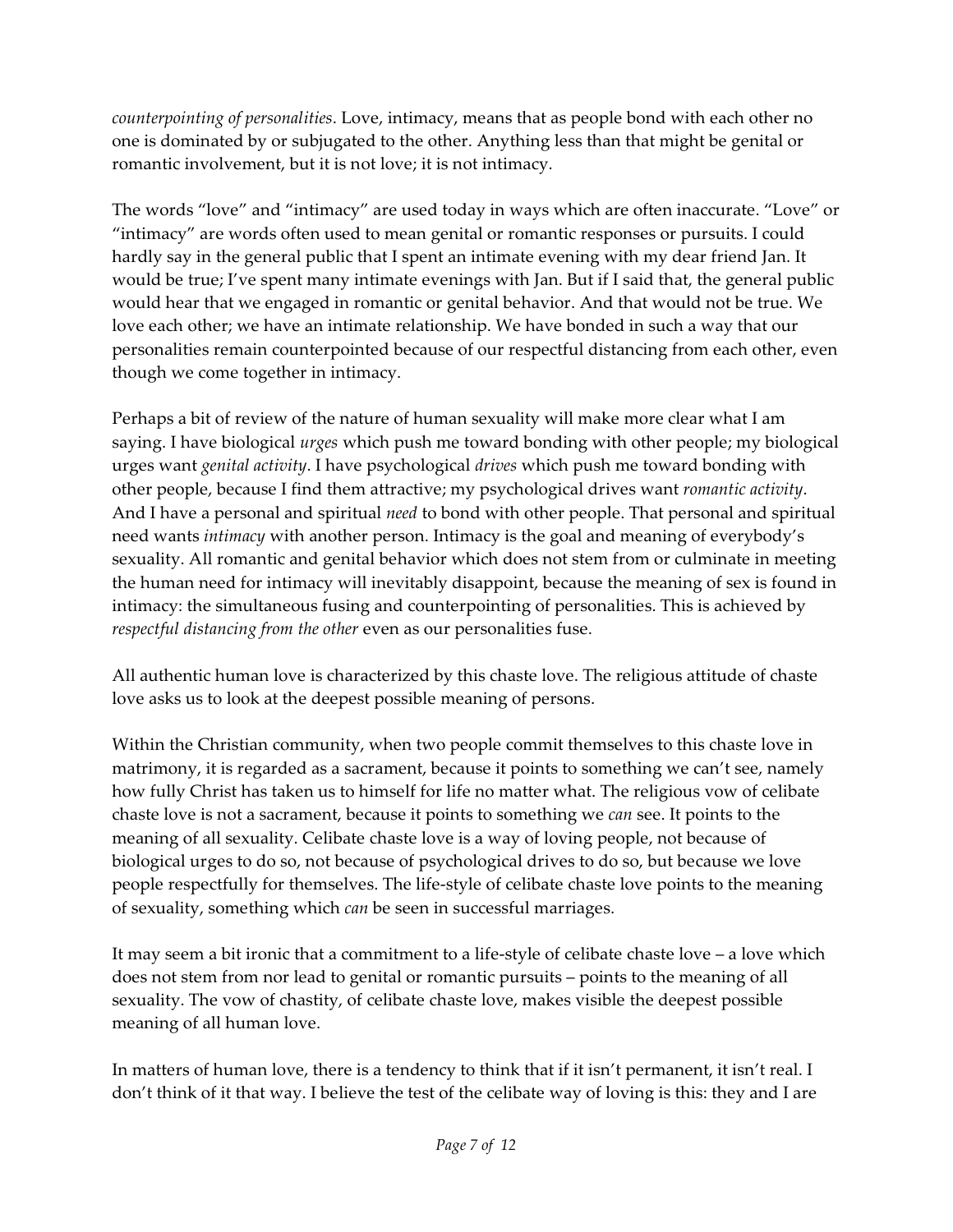better off for our having been together, but neither of us is worse off because of our parting, no matter how emotionally wrenching our parting may be.

I learned a lot about loving during my time as a member of the novitiate team in Huntington, Indiana. I had just spent a year and a half at Fordham University in the Bronx, New York. And then I was assigned to Huntington, Indiana! I thought I had been exiled to the edge of the world! The people talked funny. They *warshed* their *deeshes*. And they got their INsurance before they went to DEtroit. Shortly before I was leaving, one of the people said, "Oh, we did a good job on you, Keith Clark. When you came here you were so uptight." I was about to object, but I realized that it was true. The Hoosiers had changed me. I think they taught me how to love.

On the night before I was to leave, a lot of our friends gathered at the friary for a Mass and a party. I presided at the Mass. At the end of Mass I had planned to give a short talk. I began, "Thank you for allowing me into your lives." That's as far as I could get. I choked up. They had let me know them, and I had let them know me. An intimate bond had been formed among us. We were all better off for our having been together, but we were no worse for our parting. Parting was painful; but we could do it, because we had maintained a respectful distancing even in our bonding.

I think one of the blessings of memory is the ability to recall those who have been our friends during our lives. I am no longer in touch with most of those who have been my friends. But my life has been enriched by each one of them over the years. I made a retreat once in a wilderness cabin in northern Wisconsin. For some reason, one day I decided to think about and write about my friends, as one after another came to my mind. At the end of the day, I stopped writing and I told myself, "If you can judge a man by his friends, then I must be quite a man!"

If Pope Francis wrote directly about a vowed celibate life in his letter, I missed it. But throughout we can see the spirit of love for the world, shown in ways which are respectful of all people, not dominating of subjugating them. In his description of the relationship of the pope to the bishops, he writes, "Nor do I believe that the papal magisterium should be expected to offer a definitive or complete word on every question which affects the Church and the world. It is not advisable for the Pope to take the place of local Bishops in the discernment of every issue which arises in their territory. In this sense, I am conscious of the need to promote a sound 'decentralization.'" (16) A self-centered, self-preserving church he dismisses as not authentically true to the Gospel. (27)

Vowed celibate chaste love bears witness in the Church and in our world to this human and humanizing attitude toward people .

**Scripture** Matthew 22:37-39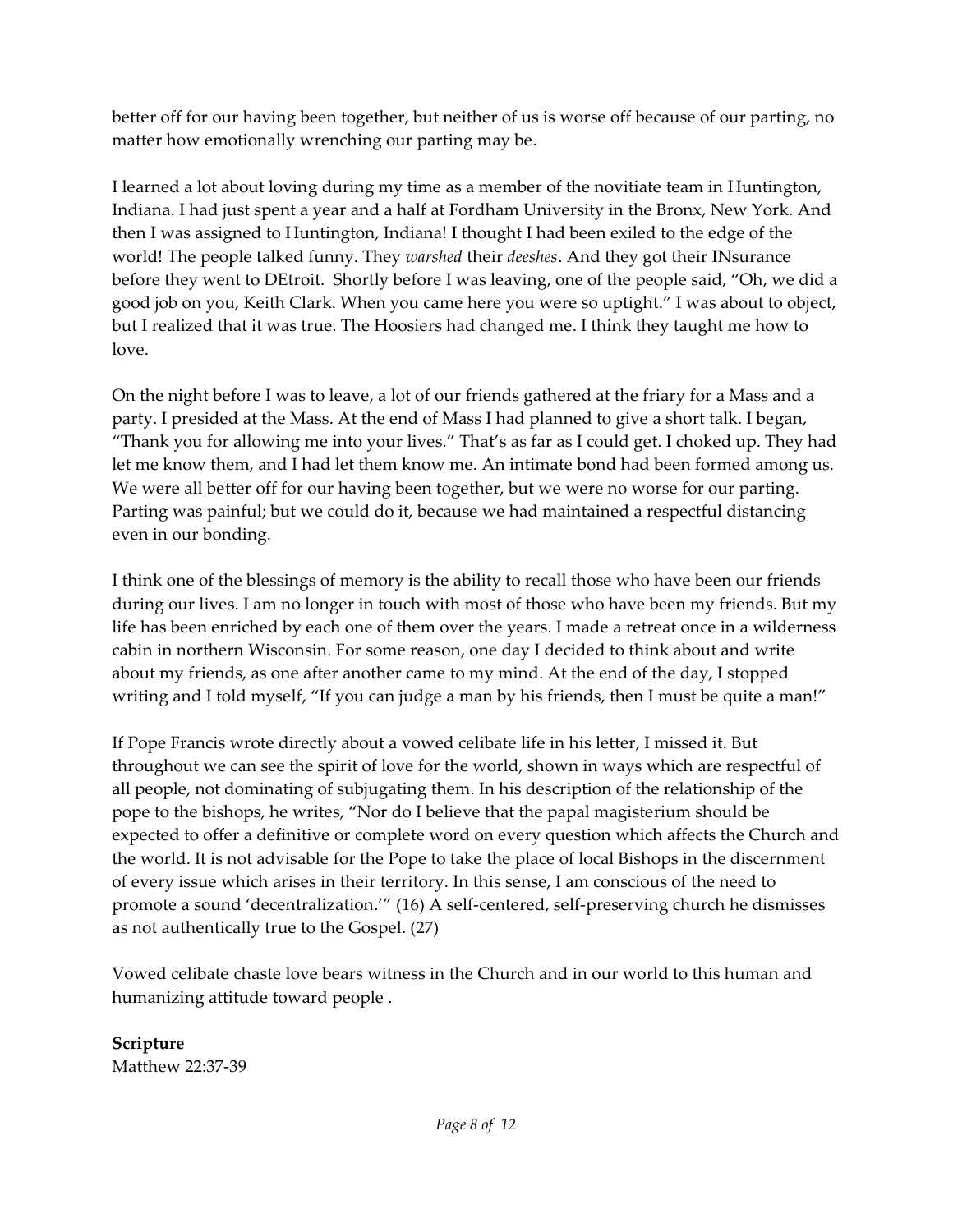John 4:7-10 John 13:34-35 John 15;12-13

## **Joy of the Gospel**

6. God's love never fails 16. A sound decentralization = respectful distancing 27. Not self-preservation 53.2 62. 66 - 67. 87-88. 91-92. 100-101. The entirety of Chapter Four, the reiteration of much of Catholic social thought, applied to the Gospel mandate to love one another. Note particularly 178 - 188 226 - 229

### *Obedience: Listening Intently to Reality*

In our life-space, there are not only people and things. There are also events. Obedience means listening intently to the events of our life-space.

In some convoluted way which I've never quite understood, the English word "obedience" comes from the Latin words, "ob" and "audire" meaning "to listen to." I understand better that the Greek word for "obedience" is "hypokue," made up of the word "okue," which means "to listen," with the prefix "hyp-" which means "super." (You know, as in "hyper.") So the Greek word for obedience means to "hyper-listen," or "to listen intently." The human and humanizing attitude of obedience asks us to look at the deepest possible meaning of events.

The implication is that we not only listen, but we hear. So religious obedience is a listening intently to reality with a readiness to respond.

The founders of the older religious orders understood "obedience" in that sense. Saint Benedict, for instance, required of the abbot who had to make a decision for his monastery that he consult all the monks, including the newest novice. Not only the abbot, but all the monks, had to "listen intently" to the matter at hand, and had to listen to what God might be telling them through that listening. It was a process of each member of the community bringing his or her piece of the truth and joining that piece to those pieces brought by all the other members of the community.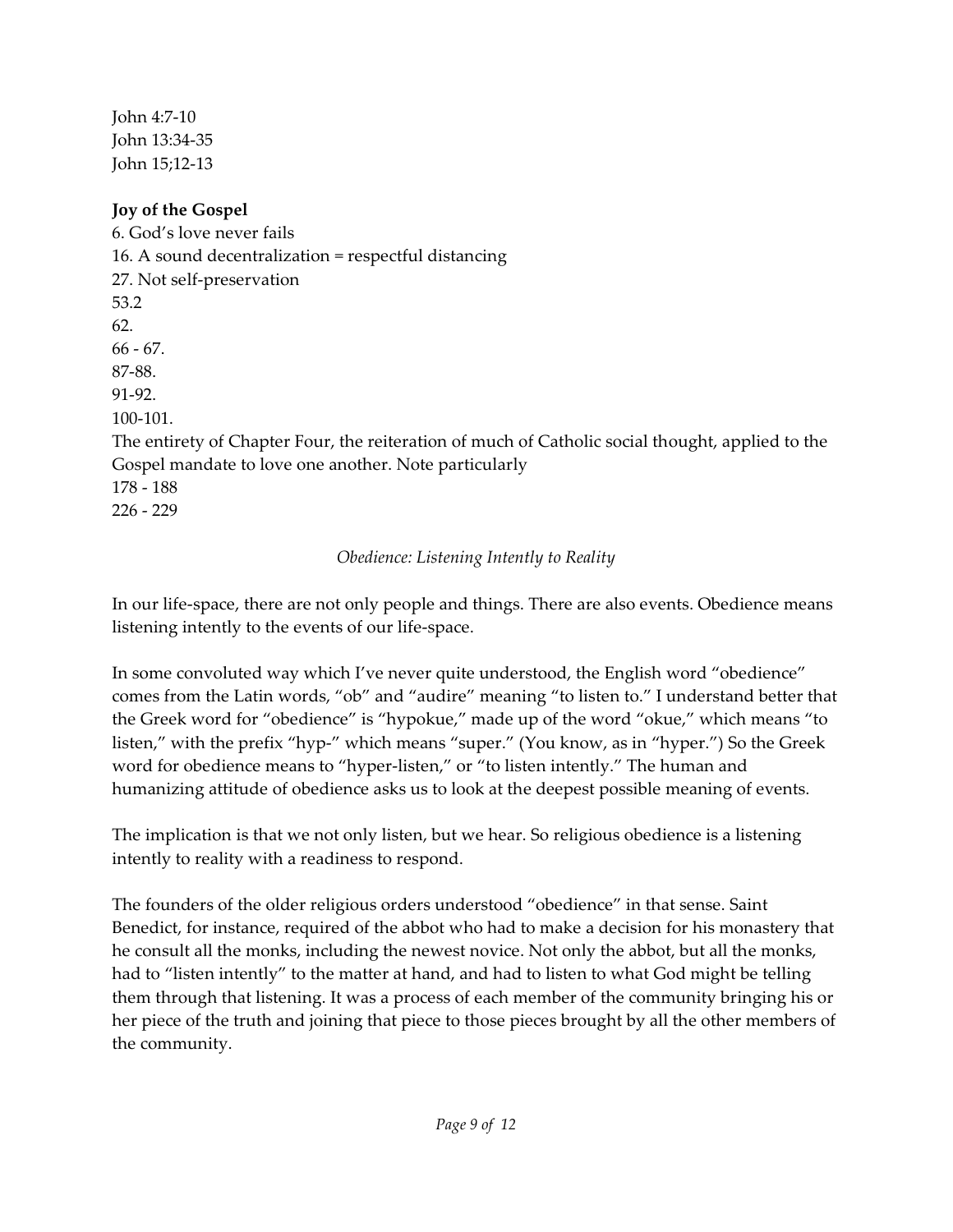In more recent times, the notion of religious obedience took on the character of doing unquestioningly whatever the superior said, as though the superior's piece of the truth was sufficient information on which to act. And in even more recent times, the notion of doing what the superior said was challenged and many thought that whatever they felt was best was "listening intently" to their reality, even though they might be listening only to their piece of the truth.

Having departing from the original understanding of obedience, it has come to mean the two extremes of doing whatever the superior says, or doing whatever I think is best.

I was personnel director for our province for six years. Occasionally, but only occasionally, I heard friars tell me, "After much prayer and having consulted my spiritual director, I now know that God wants me to do this or that." I was always tempted to reply, "Well, I was talking to God just this morning, and God knew we would be meeting today, but God never mentioned to me that he wanted you to do this or that." But I didn't say that; I just thought it.

In religious communities, "listening intently" to reality most often requires a communal listening. Each of us is sensitive to certain aspects of reality, but few if any of us are sensitive to all aspects of reality. Sister Artist might be sensitive to the beauty of things; and Sister Economica might be sensitive to the cost of things; and Sister Maintenance might be sensitive to the practicality of things. Brother Progressive might be sensitive to new possibilities; and Brother Traditional might be sensitive to the history of the institute. But if all listen together, they might arrive at a consensus. And again, they might not. The leader of the community is charged with making the final decision about what the community will do, and in the absence of consensus, all need to follow what the leader has determined after listening to the others.

Sometimes the leader may seem to be a not very good listener! Well, that too is part of the reality to which we all must listen, not only in religious life and in the church, but in every corporate headquarters in the world.

Pope Francis invites us to look beyond our immediate life-space to the whole world in which we live, and to listen intently to the reality we find there, and to have a ready willingness to respond to what we find there. Actually, the whole body of Catholic social teaching is a matter of obedience: listening intently at the deepest meaning of the events of our lives together as human beings, with a willingness to respond.

It is not surprising that vowed women religious have been at the forefront of the church's involvement in political and economic movements designed to further the efforts for justice and peace in our world. It is part of the attitude of listening intently to reality. The "nuns on the bus" might not even think of their efforts as part of the human and humanizing attitude of obedience, but it is.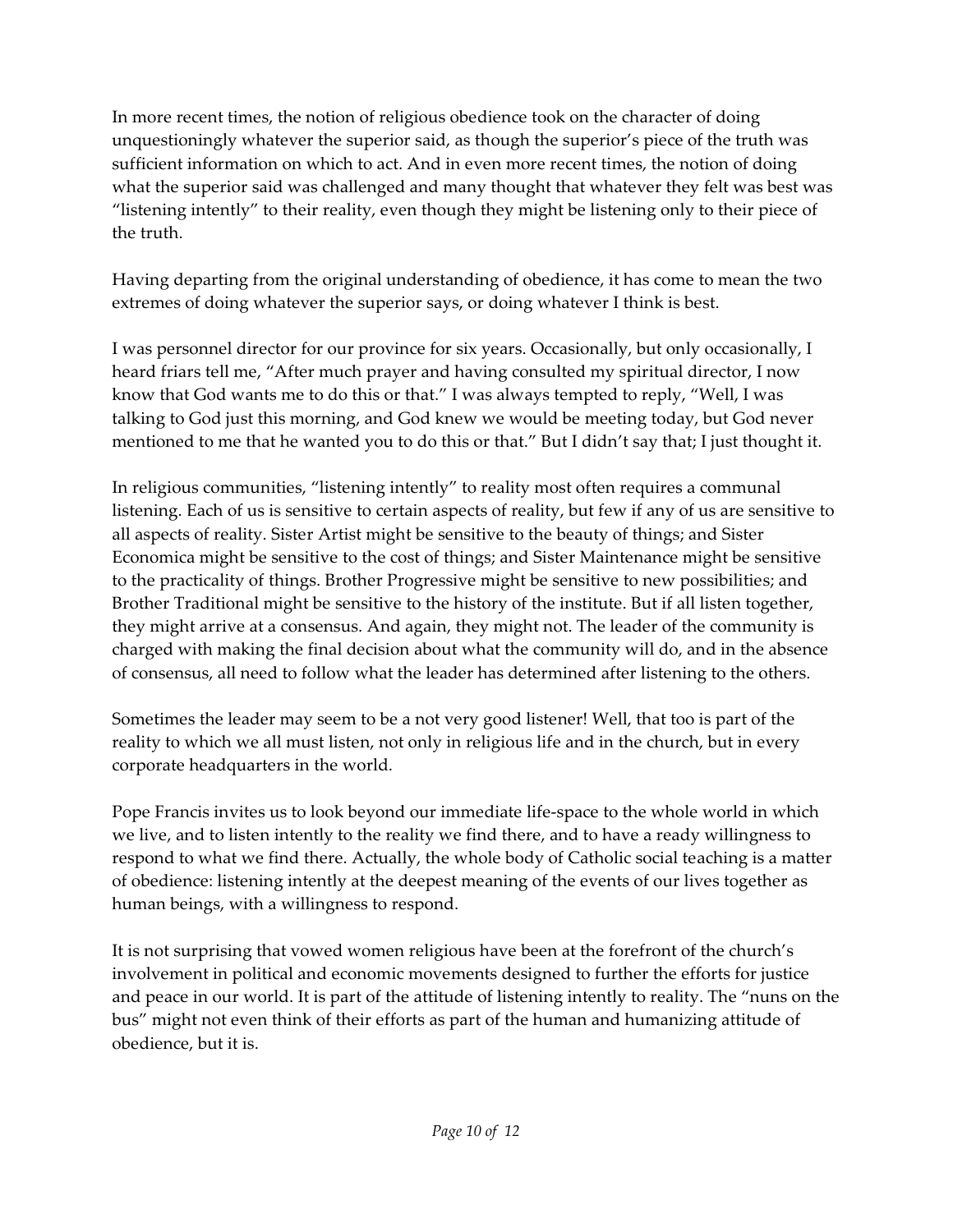Because there are those who say that religion should be kept out of politics, I want to digress a bit to comment on that claim.

Aristotle defined politics as the art of the possible. It's the formation of strategies to accomplish some goal. The body politic, through its elected officials in the case of the United States, must plan on how to accomplish the goals of the society. But determining what those goals should be is the purview of the religious radiation center of a society, looking for the deepest possible meaning of events, not only at their practical or technological meaning. To say that religion has no role to play in determining what the goals of a society should be is to claim that the stool needs only two of its three legs to stand on.

Pope Francis is surprisingly blunt when he says that "trickle-down economics" hasn't worked. It might have been a great *theory* back in Ronald Reagan's time, but over the course of the last thirty years, the trickle has not been down; it's been up! With each passing decade, fewer and fewer people control greater and greater percentages of the world's wealth. The pope is very blunt in asking us to listen to *reality*, not to theory.

It's not only *theories* which can obscure our ability to listen to reality; it's also slogans or labels. Neither theories nor slogans nor labels help us listen to reality. Obedience means we think critically without thinking we know it all. But it does call us to think.

Let me share with you my own difficulty with slogans in the very important matter of abortions. I think we're not listening very well to reality on that topic.

Pope Saint John Paul II, in *Evangelium vitae,* wrote that those who vote for abortion laws bear a serious responsibility. [Some countries have abortion laws which require couples who are pregnant more than once to have an abortion or to pay an enormous fine. The United States has no such abortion laws.]

The pope also wrote that "*no less serious responsibility* lies with those . . who should have ensured – but did not – effective family and social policies in support of families . . . with particular financial and educational needs," which would lead fewer women to seek abortion. (*Evangelium Vitae*, No. 59)

When a group labels itself "pro-choice," many people hear "pro-abortion." Democratic Vice-President Joe Biden has said publicly, "I'd *do* anything to reduce the number of abortions short of putting women and doctors in jail." He belongs to a group which labels itself "pro-choice," but he is definitely not "pro-abortion." And when a group labels itself "pro-life," that doesn't necessarily mean its members will *do* the things which would prevent abortions. It can all become merely a matter of rhetoric in political discourse. We need to look beyond the rhetoric to see who is *doing* something to reduce the number of abortions.